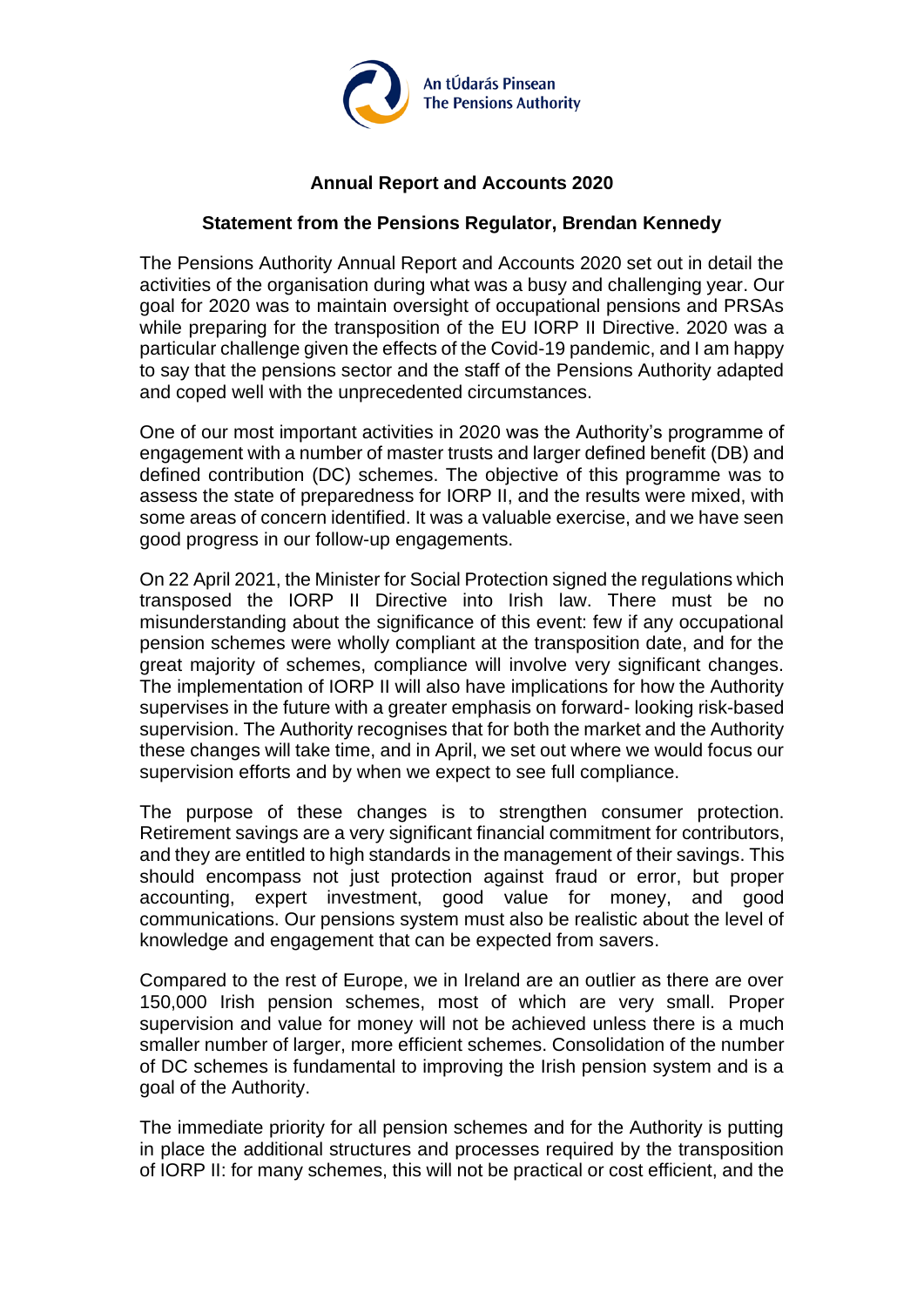

sponsoring employer and the trustees will be considering future provision through PRSAs or via a master trust.

Compliance with the amended legislation is not an end in itself. The purpose is to make pension schemes more efficient and accountable, and to ensure that there are trustees in place who are able and willing to address the significant responsibilities involved in overseeing and investing pension assets for up to 50 years. When this transitional phase is complete, there is both the opportunity and an obligation on trustees to address major issues, such as:

- The long term multi-generational investment of retirement savings has always been a profound and often underestimated challenge: there is no simple formula that identifies the right balance between investment return, risk, and liquidity. This challenge has become even greater in recent years, where monetary policy has contributed to high levels of negative yielding debt and where expectations of continuing economic growth will clash with the need to respond to climate change.
- The continuing replacement of DB by DC means a transfer of investment risk to individual pensions savers. However, very few savers are equipped to make investment decisions for themselves, and DC scheme trustees must recognise that they have no less investment responsibility than their DB scheme counterparts. It is likely that most scheme members will rely on the default investment options. Although there are no guarantees provided, trustees must nonetheless be clear about the objectives of these investments. Trustees must adopt a structured approach to setting and achieving their objectives and be open and objective about their performance. The investment choices offered by DC schemes must also be carefully chosen and managed by trustees in the same way.
- Low and negative yields are a particular challenge for DB schemes because of the specific benefit promises given to members. These low yields mean that the cost of providing financial certainty is higher, and this must be recognised. The transposition of IORP II does not create any new challenges for funded defined benefit schemes, but it does put the onus on trustees to address their responsibilities methodically and to make objective strategic decisions. It is especially important that trustees ensure that they have enough information and analysis to understand their scheme and in particular, the aggregate risk borne by the scheme and how it is distributed among different classes and cohorts of members. Trustees must also have an ongoing informed dialogue with the sponsoring employer to form as accurate as possible an understanding of the support that the sponsoring employer can and will continue to provide.

It is likely that for some DB schemes, a better understanding of the finances and risks of the scheme will call into question whether the scheme has any realistic chance of paying all the promised benefits to all members. Addressing these issues will in some instances involve difficult decisions for trustees.